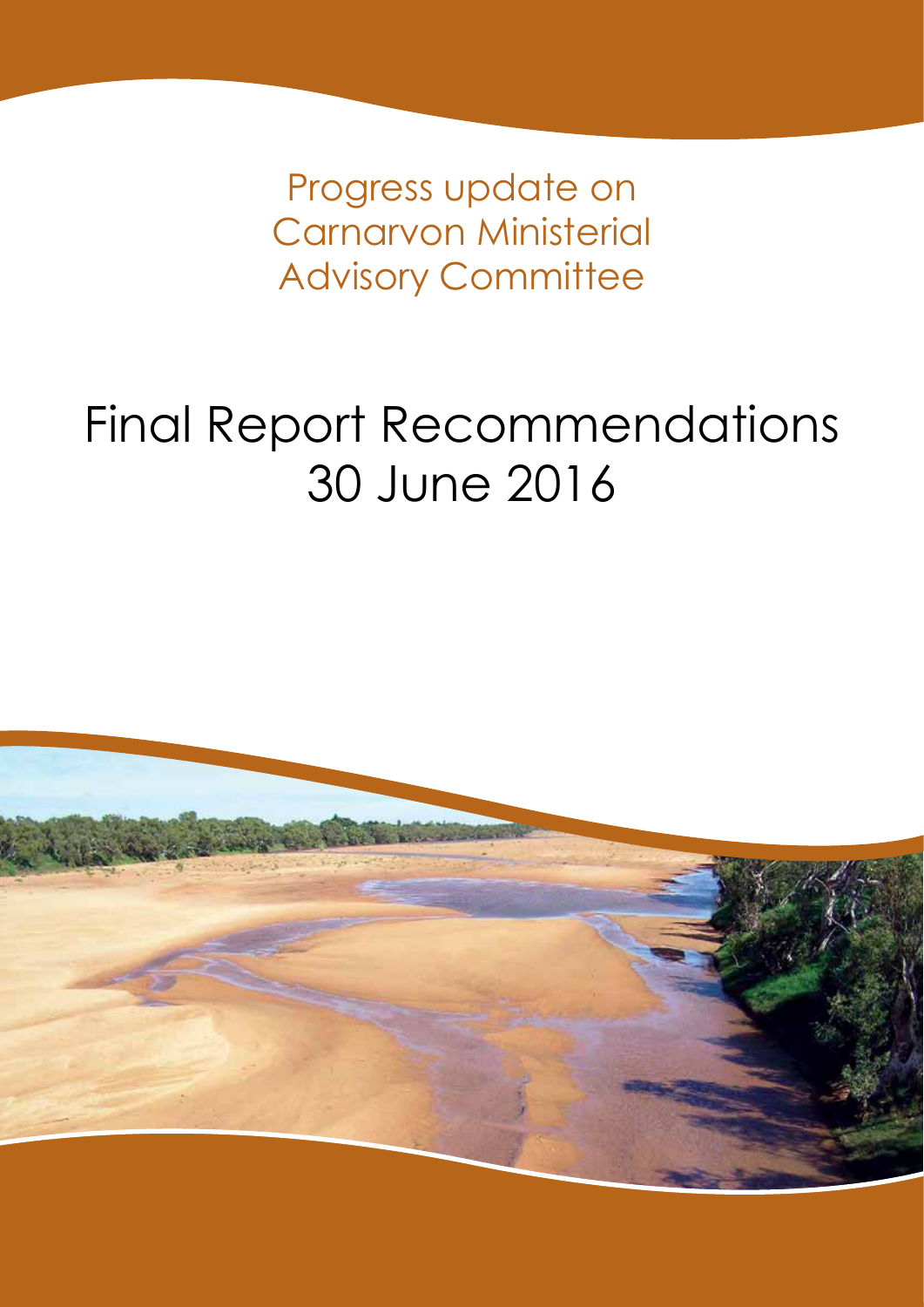### Carnarvon Ministerial Advisory Committee Final Report Progress Report on Recommendations – as at 30 June 2016

NOTE: In this document:

- Gascoyne Water has been used when referring to the Gascoyne Water Cooperative and / or the Gascoyne Water Asset Mutual Cooperative.
- Committee has been used when referring the Carnarvon Ministerial Advisory **Committee**

#### **CARNARVON MINISTERIAL ADVISORY COMMITTEE FINAL REPORT RECOMMENDATION**

#### **THEME 1: Upgraded and integrated water supply systems**

*Optimising and improving the equity and reliability of the irrigated water supply to the Carnarvon horticultural district requires infrastructure upgrades and integration of the whole irrigation water supply system.*

| Recommendation 1 - Equity of             | <b>Progress Report: Initiated</b>                                                                                                                                      |
|------------------------------------------|------------------------------------------------------------------------------------------------------------------------------------------------------------------------|
| Supply (p17)                             | Gascoyne Water fully supports the principle of equity of                                                                                                               |
| <b>Responsible Organisation:</b>         | supply. However, it proposes to implement it in a more                                                                                                                 |
| <b>Gascoyne Water</b>                    | flexible way than that recommended by the Committee. The                                                                                                               |
| The Committee recommends the             | recommendation relied largely on flow control at all grower                                                                                                            |
| definition of 'equity of supply' be      | off-takes to achieve equity of supply, particularly for growers                                                                                                        |
| adopted to facilitate the development    | at the eastern end of the distribution system.                                                                                                                         |
| of service level agreements with         | Gascoyne Water believes this recommendation is too                                                                                                                     |
| growers and the design and               | restrictive and would inhibit activities such as water trading -                                                                                                       |
| installation of infrastructure necessary | a matter that needs to be actively encouraged. It would also                                                                                                           |
| to support this outcome – particularly   | limit the capacity to deliver water to growers when they have                                                                                                          |
| during periods of peak demand.           | specific periods of high demand and water is available.                                                                                                                |
|                                          | Gascoyne Water has engaged engineering consultants to<br>advise on options for methods and equipment for<br>establishing equitable levels of service to all customers. |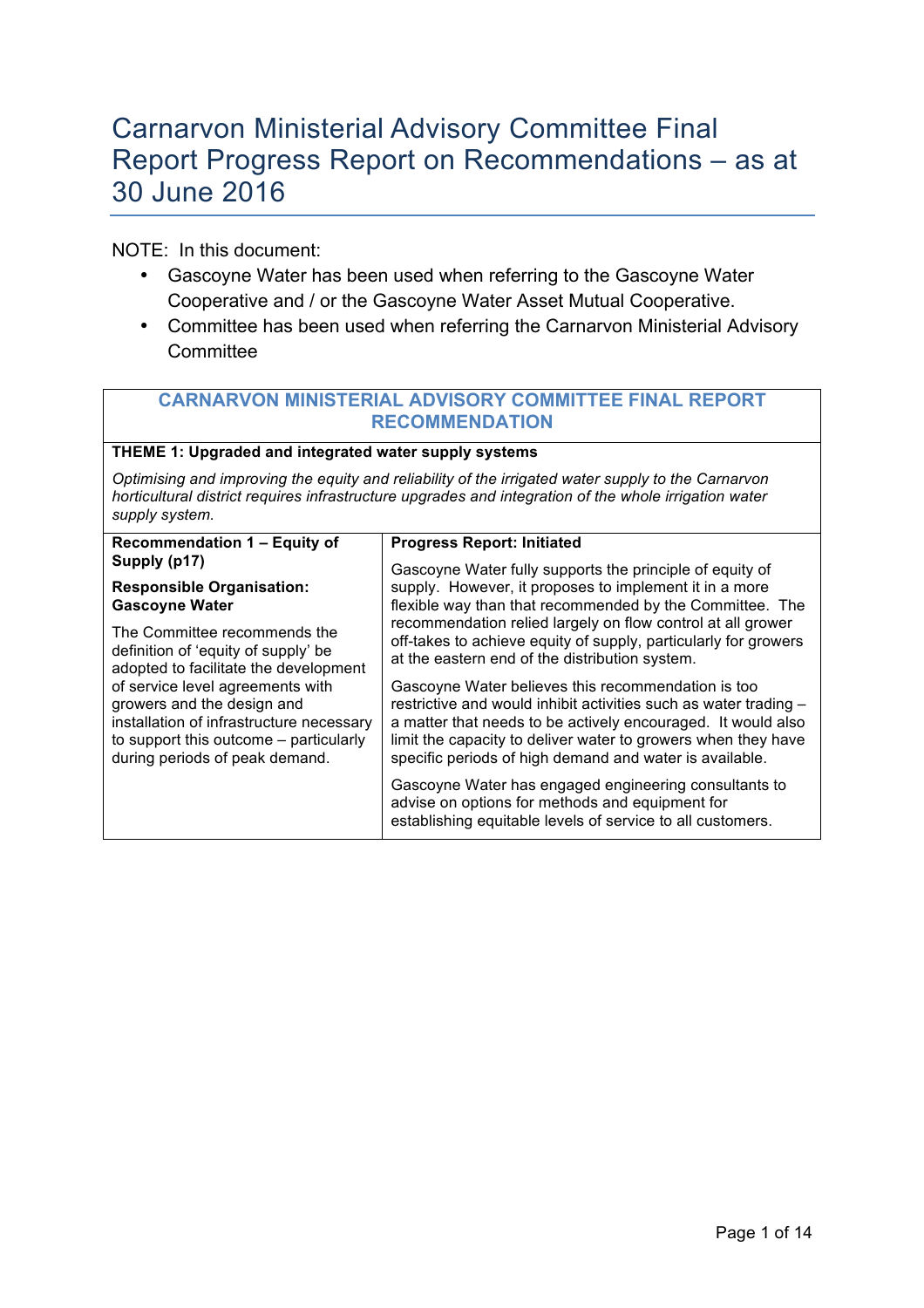| CARNARVON MINISTERIAL ADVISORY COMMITTEE FINAL REPORT                                                                                                                                                                                                                                                                                                                                                                                                 |                                                                                                                                                                                                                                                                                                                                                                                                                                                                                                                                                                                             |  |
|-------------------------------------------------------------------------------------------------------------------------------------------------------------------------------------------------------------------------------------------------------------------------------------------------------------------------------------------------------------------------------------------------------------------------------------------------------|---------------------------------------------------------------------------------------------------------------------------------------------------------------------------------------------------------------------------------------------------------------------------------------------------------------------------------------------------------------------------------------------------------------------------------------------------------------------------------------------------------------------------------------------------------------------------------------------|--|
| <b>RECOMMENDATION</b>                                                                                                                                                                                                                                                                                                                                                                                                                                 |                                                                                                                                                                                                                                                                                                                                                                                                                                                                                                                                                                                             |  |
| <b>Recommendation 3.1 - Gascoyne</b><br>Water Infrastructure (p19)                                                                                                                                                                                                                                                                                                                                                                                    | <b>Progress Report: Well Progressed</b>                                                                                                                                                                                                                                                                                                                                                                                                                                                                                                                                                     |  |
| <b>Responsible Organisation:</b><br><b>Gascoyne Water</b>                                                                                                                                                                                                                                                                                                                                                                                             | <b>Air Bleed Valves</b><br>Gascoyne Water implemented a program of replacing seals<br>and fully refurbishing and reintroducing air bleed valves to all                                                                                                                                                                                                                                                                                                                                                                                                                                      |  |
| The Committee recommends that the<br>following improvements to the<br>existing system owned and operated<br>by Gascoyne Water be implemented:                                                                                                                                                                                                                                                                                                         | services. Work for all the 185 current services was<br>completed at the end of May 2016. Complete                                                                                                                                                                                                                                                                                                                                                                                                                                                                                           |  |
| The existing distribution irrigation<br>a.                                                                                                                                                                                                                                                                                                                                                                                                            | <b>Isolation valves</b>                                                                                                                                                                                                                                                                                                                                                                                                                                                                                                                                                                     |  |
| pipeline, also referred to as the<br>Gascoyne irrigation pipeline,<br>requires additional air bleed<br>valves and section valves to be<br>installed to allow sections of the<br>irrigation pipeline to be serviced<br>without shutting down and<br>bleeding the entire pipeline.<br>Complete                                                                                                                                                          | Gascoyne Water has reviewed the requirement for, and<br>potential location of, isolation valves as part of developing<br>risk management plans throughout the distribution<br>system. The risk plan considered the volume of water<br>required to be evacuated to affect a repair, the<br>inconvenience caused to growers caused by a disruption of<br>supply in a section, allowing 24 hours for a repair and the<br>cost of installing additional isolation valves. The risk<br>assessment was completed in February 2016 and identified<br>that no further valves are required. Complete |  |
| Installation of additional<br>b.                                                                                                                                                                                                                                                                                                                                                                                                                      | Development of Gascoyne Water's northern borefield                                                                                                                                                                                                                                                                                                                                                                                                                                                                                                                                          |  |
| production bores in the existing<br>Gascoyne Water northern<br>borefield is required to bring peak<br>flow up to 183 litres per second<br>including bores for stand-by. This<br>will allow abstraction of the full<br>licence volume of 3.6 gigalitres<br>per year and will increase<br>peaking capacity to a factor of<br>1.6, ultimately allowing increased<br>supply to growers and an<br>improved level of service during<br>peak supply periods. | The northern borefield currently has a peak capacity of 128<br>litres per second from 10 production bores. With the<br>assistance from the Gascoyne Food Bowl Initiative,<br>Gascoyne Water plans to equip five extra production<br>boreholes, and bring these into production by October 2016<br>to provide an additional 50 litres per second. This takes<br>peak capacity up to 178 litres per second as well as<br>providing greater flexibility to rotate pumping from bores.                                                                                                          |  |
|                                                                                                                                                                                                                                                                                                                                                                                                                                                       | In addition Gascoyne Water has nearly completed the<br>process to take over the Water Corporation site in the river<br>known as GP1. Initially this will be for a sand spear, but<br>based on the history of this site, Gascoyne Water will apply<br>for a production bore licence. The sand spear could produce<br>60 litres per second during river flow periods and 20 litres per<br>second as a production bore. Testing of this site will<br>commence in July or August 2016.                                                                                                          |  |

## **CARNARVON MINISTERIAL ADVISORY COMMITTEE FINAL REPORT**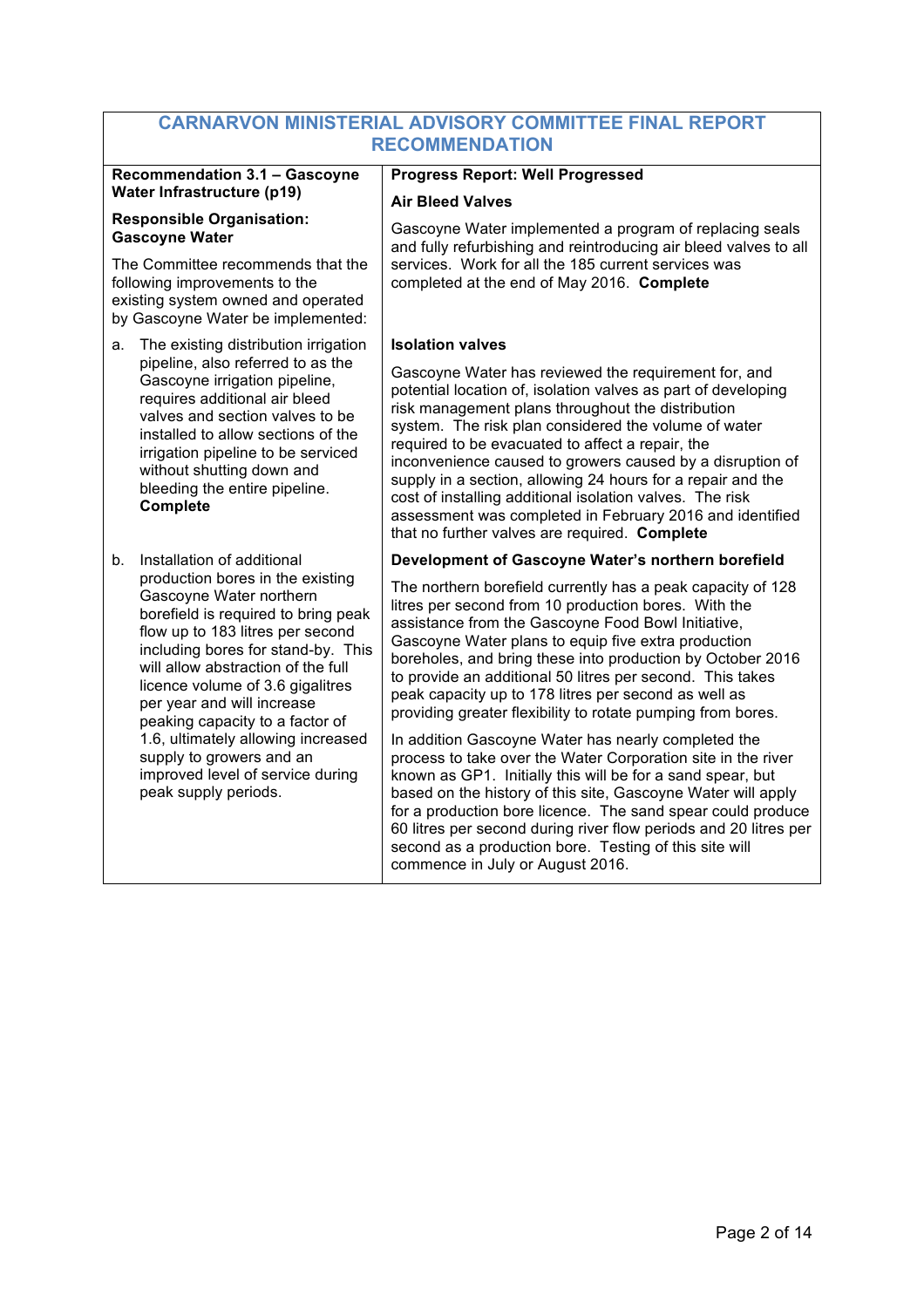|                                                                                                                                                                            | <b>CARNARVON MINISTERIAL ADVISORY COMMITTEE FINAL REPORT</b><br><b>RECOMMENDATION</b>                                                                                                                                                                                                                          |                                                                                                                                                                                                                                                                                                |  |
|----------------------------------------------------------------------------------------------------------------------------------------------------------------------------|----------------------------------------------------------------------------------------------------------------------------------------------------------------------------------------------------------------------------------------------------------------------------------------------------------------|------------------------------------------------------------------------------------------------------------------------------------------------------------------------------------------------------------------------------------------------------------------------------------------------|--|
| Repair and enhancement to<br>C <sub>1</sub>                                                                                                                                | <b>Supervisory Control and Data Acquisition (SCADA)</b>                                                                                                                                                                                                                                                        |                                                                                                                                                                                                                                                                                                |  |
| telemetry systems to ensure full<br>and stable operation<br>(Completed) and integration of<br>the northern borefield into the<br>overall system (see<br>Recommendation 5). | The installation of telemetry to 10 production bores in the<br>northern borefield, that was completed in October 2015<br>continues to perform well. Completed                                                                                                                                                  |                                                                                                                                                                                                                                                                                                |  |
|                                                                                                                                                                            | All member service SCADA was re-commissioned in early<br>November 2015. This is used to monitor volumes and flows<br>within the distribution main. Repairs to all instrumentation<br>destroyed by a cyclone in March 2015 was completed by end<br>of May 2016. Completed                                       |                                                                                                                                                                                                                                                                                                |  |
|                                                                                                                                                                            |                                                                                                                                                                                                                                                                                                                | Integration of the Gascoyne Water and the Department of<br>Agriculture and Food and Water Corporation bore SCADA in<br>Subarea B-L will occur once these systems are run by a<br>single entity.                                                                                                |  |
|                                                                                                                                                                            |                                                                                                                                                                                                                                                                                                                | <b>Flow Meters</b>                                                                                                                                                                                                                                                                             |  |
|                                                                                                                                                                            | Gascoyne Water is in negotiations with the supplier Bermad<br>Technologies to rectify problems with grower flowmeters.<br>Some parts for 31 meters have been replaced under<br>warranty. Gascoyne Water has an ongoing project to review<br>options to implement better and cost effective grower<br>metering. |                                                                                                                                                                                                                                                                                                |  |
|                                                                                                                                                                            |                                                                                                                                                                                                                                                                                                                | Recent updating of SCADA reporting, improved<br>communication reliability, up skilling the knowledge to a<br>range of staff and contractors, carrying critical spares and<br>synchronization of customer and production meter readings<br>has improved operation and management of the system. |  |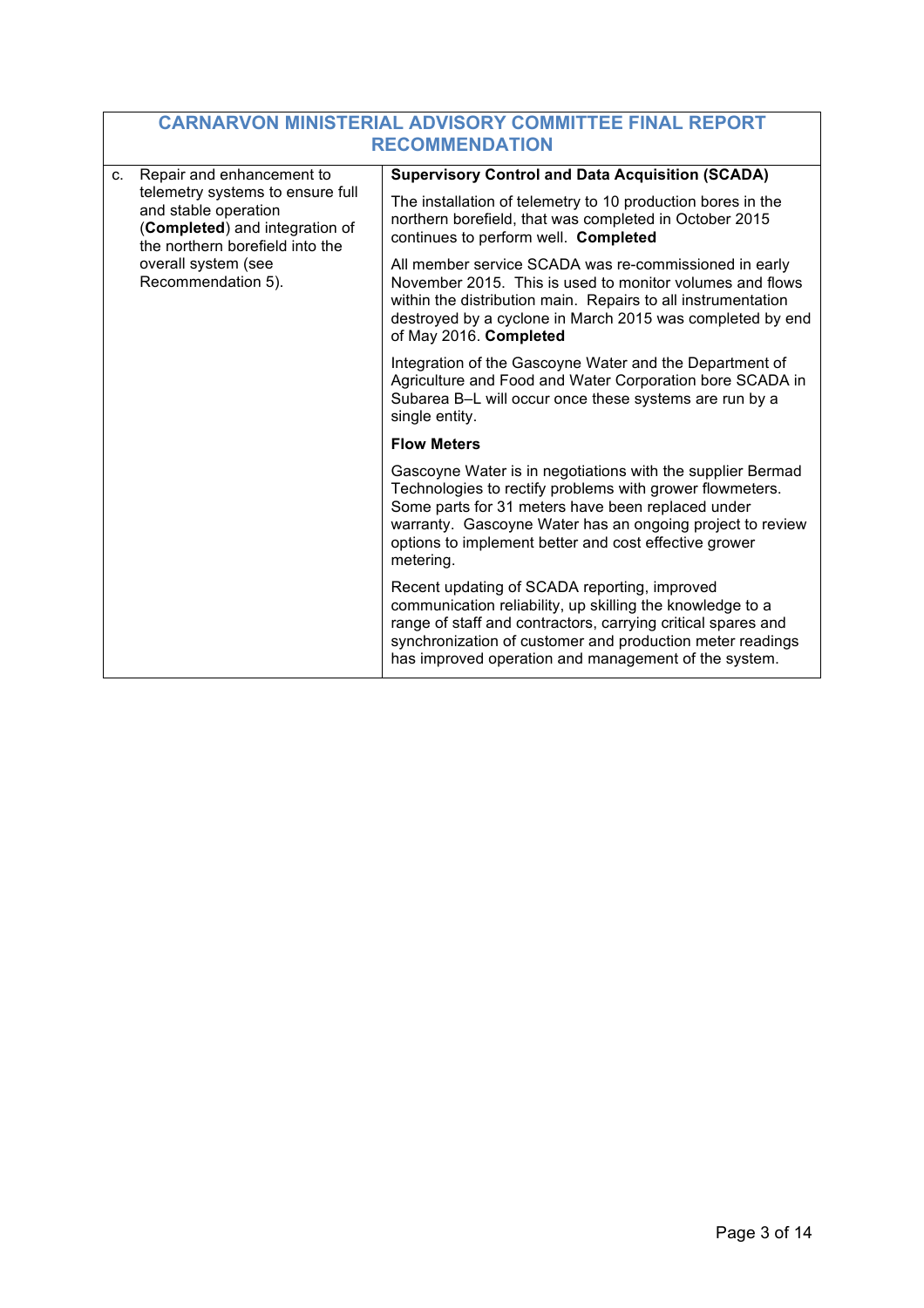| <b>CARNARVON MINISTERIAL ADVISORY COMMITTEE FINAL REPORT</b>                                                                                                                                                     |                                                                                                                                                                                                                                                                                                                                              |  |
|------------------------------------------------------------------------------------------------------------------------------------------------------------------------------------------------------------------|----------------------------------------------------------------------------------------------------------------------------------------------------------------------------------------------------------------------------------------------------------------------------------------------------------------------------------------------|--|
| <b>RECOMMENDATION</b>                                                                                                                                                                                            |                                                                                                                                                                                                                                                                                                                                              |  |
| <b>Recommendation 3.2 - Water</b>                                                                                                                                                                                | <b>Progress Report: Initiated</b>                                                                                                                                                                                                                                                                                                            |  |
| Corporation - southern borefield<br>collector main (p19)                                                                                                                                                         | Southern borefield collector main                                                                                                                                                                                                                                                                                                            |  |
| <b>Responsible Organisation: Water</b><br>Corporation                                                                                                                                                            | The Water Corporation project will commence in late 2016<br>for the replacement of pipe for the first 24 kilometres (0-<br>24 kilometres) of the southern borefield collector main owned                                                                                                                                                     |  |
| The Committee recommends that the<br>Water Corporation's southern<br>borefield collector main should be<br>progressively replaced in accordance<br>with the Water Corporation's current<br>replacement planning. | and operated by the Water Corporation. The project is<br>estimated to be completed by mid-2019.                                                                                                                                                                                                                                              |  |
| <b>Recommendation 5 - Ultimate</b>                                                                                                                                                                               | <b>Progress Report: Initiated</b>                                                                                                                                                                                                                                                                                                            |  |
| integration of the irrigation scheme<br>(p21)                                                                                                                                                                    | The Committee's report recommends Option 1 of the GHD<br>report as the preferred configuration for an integrated                                                                                                                                                                                                                             |  |
| <b>Responsible Organisation:</b><br><b>Gascoyne Water, Water</b><br><b>Corporation and Department of</b>                                                                                                         | irrigation supply. Whilst this recommendation is supported in<br>principle, it will be subject to confirmation of the financial<br>impacts and future funding arrangements.                                                                                                                                                                  |  |
| <b>Agriculture and Food</b><br>The Committee recommends the<br>infrastructure configuration outlined<br>as Option 1 of the GHD report as the<br>preferred engineering option for the<br>scheme.                  | GHD (June 2016) has completed two reports describing the<br>current (base case) and proposed infrastructure network.<br>These reports will form a basis of the proposed integrated<br>system to be implemented and managed by the selected<br>single-entity organisation, as identified from the single entity<br>governance review process. |  |
|                                                                                                                                                                                                                  | In the meantime any upgrade works undertaken by both<br>Gascoyne Water and the Water Corporation will be<br>consistent with the longer-term objective.                                                                                                                                                                                       |  |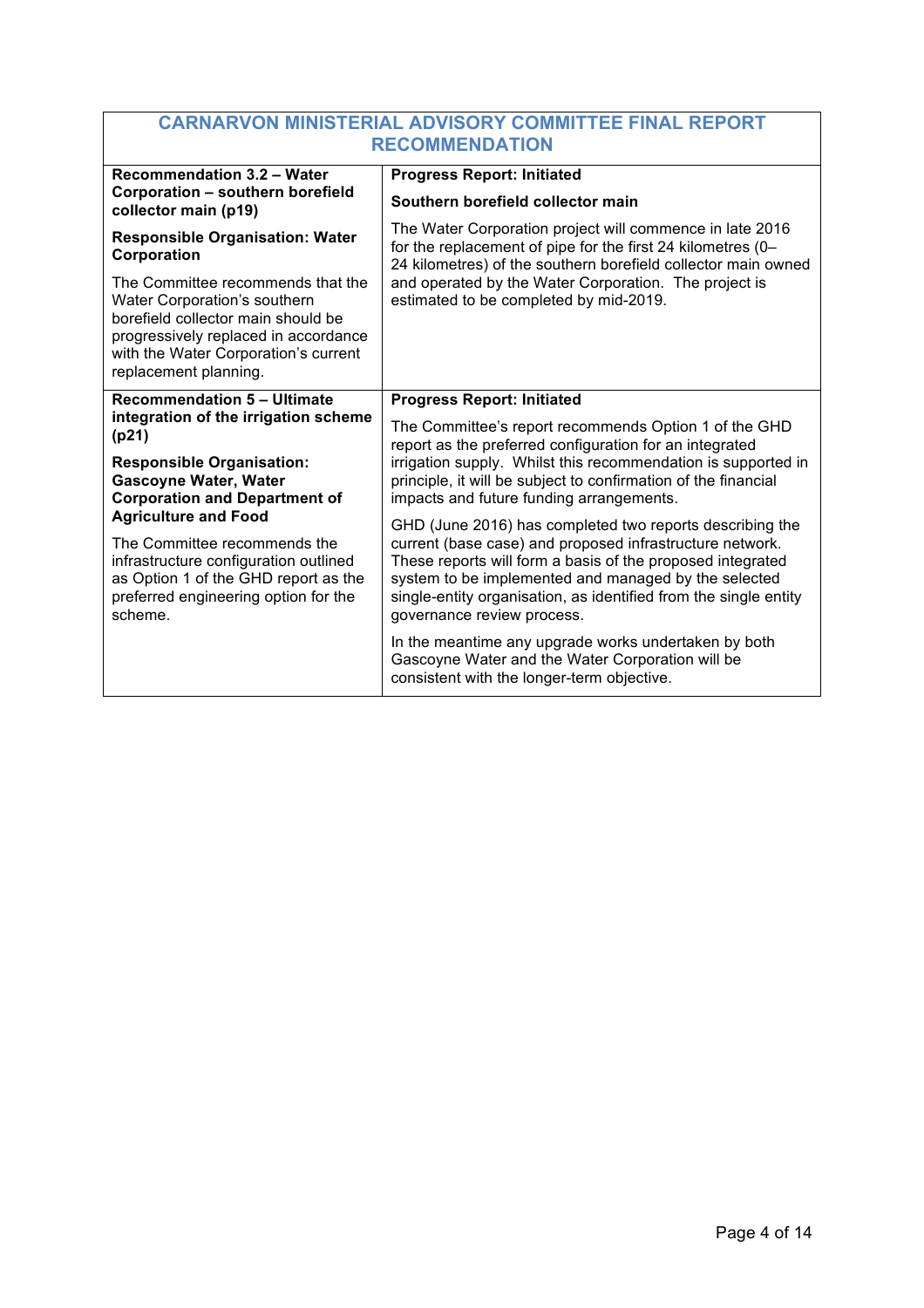#### **THEME 2: Improved Gascoyne Water governance and viability**

*The Committee recognises the need to put in place actions to build the good governance, capability and future viability of the cooperatives – Gascoyne Water. The improved capacity of Gascoyne Water dovetails into the question of the preferred bulk water supplier for the irrigation system, as the Committee has recommended that Gascoyne Water may be the bulk supplier based on its demonstrated performance against agreed criteria.* 

| Recommendation 6.1 - Confirming                                                                                                                                                                                    | <b>Progress Report: Initiated</b>                                                                                                                                                                                                                                                       |
|--------------------------------------------------------------------------------------------------------------------------------------------------------------------------------------------------------------------|-----------------------------------------------------------------------------------------------------------------------------------------------------------------------------------------------------------------------------------------------------------------------------------------|
| a single bulk supplier (p23)<br><b>Responsible Organisation:</b><br><b>Department of Water</b>                                                                                                                     | This recommendation was not accepted, as worded, by the<br>Government, pending further investigations of additional<br>governance options for a single entity to provide both bulk<br>water and irrigation distribution services.                                                       |
| The Committee recommends that the<br>process be commenced to confirm a<br>single bulk supplier for irrigation water<br>in Carnarvon. This supplier should be<br>either the Water Corporation or<br>Gascoyne Water. | Another potential supplier, a new Government-owned water<br>utility, was identified and will be assessed through the<br>governance review, along with the existing cooperative<br>model, the Water Corporation and a Water Corporation<br>subsidiary                                    |
|                                                                                                                                                                                                                    | Marsden Jacob Associates completed a review of the single<br>entity options on 21 June 2016. An addendum to the report<br>to make recommendations on criteria for how an 'Improved<br>Cooperative' could be assessed and criteria to measure its<br>success was completed in July 2016. |
|                                                                                                                                                                                                                    | The recommended governance option and its<br>implementation will be part of stakeholder consultation to be<br>undertaken as part of the development of the Gascoyne<br>Master Plan.                                                                                                     |
| Recommendation 11 - Full cost                                                                                                                                                                                      | <b>Progress Report: On Hold</b>                                                                                                                                                                                                                                                         |
| recovery versus subsidies (p31)<br><b>Responsible Organisation:</b>                                                                                                                                                | On hold until completion of the single entity governance<br>review.                                                                                                                                                                                                                     |
| <b>Department of Water</b>                                                                                                                                                                                         | While this recommendation is supported in principle, it will                                                                                                                                                                                                                            |
| The Committee recommends that any<br>level of financial assistance offered<br>should be determined by the<br>Government and be provided in line<br>with Gascoyne Water meeting agreed<br>performance outcomes.     | also be subject to confirmation of the financial impacts, future<br>funding arrangements and community consultation during<br>development of the Gascoyne Master Plan.                                                                                                                  |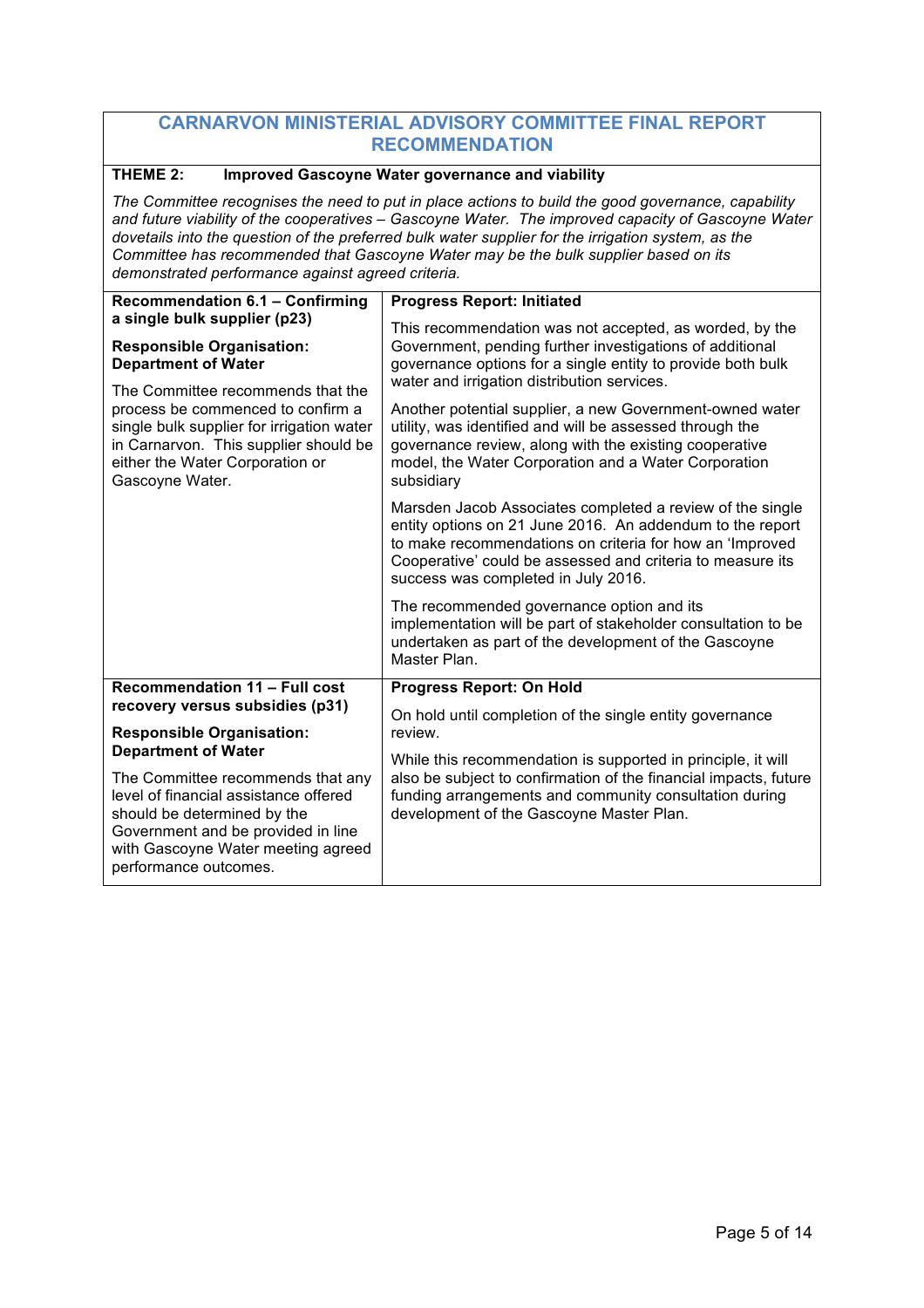| <b>Recommendation 2 - Development</b>                                                                                                                                                                                                                                                                                                                          | <b>Progress Report: Initiated</b>                                                                                                                                                                                                                                                                                                                                                                                                                                                                                                                                                                                                                                                                                                                                                                                                                                                                                                                    |
|----------------------------------------------------------------------------------------------------------------------------------------------------------------------------------------------------------------------------------------------------------------------------------------------------------------------------------------------------------------|------------------------------------------------------------------------------------------------------------------------------------------------------------------------------------------------------------------------------------------------------------------------------------------------------------------------------------------------------------------------------------------------------------------------------------------------------------------------------------------------------------------------------------------------------------------------------------------------------------------------------------------------------------------------------------------------------------------------------------------------------------------------------------------------------------------------------------------------------------------------------------------------------------------------------------------------------|
| of a Level of Service to growers<br>(p18)                                                                                                                                                                                                                                                                                                                      | Gascoyne Water is committed to providing the highest level<br>of service achievable to both members and other customers.                                                                                                                                                                                                                                                                                                                                                                                                                                                                                                                                                                                                                                                                                                                                                                                                                             |
| <b>Responsible Organisation:</b><br><b>Gascoyne Water</b><br>The Committee recommends that<br>Gascoyne Water defines the level of<br>service and put in place service level<br>agreements with its members as a                                                                                                                                                | Gascoyne Water has prepared a revised customer contract<br>that sets out the terms and conditions and obligations for the<br>supply of irrigation water to the Gascoyne Water Cooperative<br>members and Coral Coast customers. The principle of<br>equity of supply is a fundamental inclusion. It has been<br>circulated to growers for comment.                                                                                                                                                                                                                                                                                                                                                                                                                                                                                                                                                                                                   |
| matter of priority.                                                                                                                                                                                                                                                                                                                                            | Issues requiring further work include:                                                                                                                                                                                                                                                                                                                                                                                                                                                                                                                                                                                                                                                                                                                                                                                                                                                                                                               |
|                                                                                                                                                                                                                                                                                                                                                                | flow control and flow measurement – establishing the<br>most cost effective and reliable means of managing<br>flow rates at customer off takes will be part of the<br>engineering assessment of the equity of flow<br>solution. It is anticipated that once the best solution<br>for both of these issues is established Gascoyne<br>Water will implement a project to install the required<br>equipment and modify customer service plumbing<br>and valves; and<br>on farm storage - Gascoyne Water will expect that<br>$\bullet$<br>customers have sufficient on-farm storage to meet<br>their businesses needs for a 24 hour period.<br>Facilitating training opportunities and providing<br>information on funding opportunities for members to<br>implement water management strategies will be a<br>key part of a suite of measures to be considered by<br>the Gascoyne Water Board to encourage growers to<br>increase their on-farm storage. |
| Recommendation 6.2 - Establish a<br>deed of agreement with associated<br>performance criteria (p25)                                                                                                                                                                                                                                                            | <b>Progress Report: Initiated</b><br>On hold until completion of the single-entity governance                                                                                                                                                                                                                                                                                                                                                                                                                                                                                                                                                                                                                                                                                                                                                                                                                                                        |
| <b>Responsible Organisation:</b><br><b>Department of Water</b>                                                                                                                                                                                                                                                                                                 | review.<br>However, should Gascoyne Water be designated as the<br>single bulk supply and distribution entity no transfer of assets                                                                                                                                                                                                                                                                                                                                                                                                                                                                                                                                                                                                                                                                                                                                                                                                                   |
| The Committee recommends that at<br>present it would not be appropriate to<br>designate Gascoyne Water to be the<br>single bulk water supplier. However<br>the Committee recommends that a<br>procedure be put in place to facilitate<br>the development of skills, capacity<br>and experience with the intent of it<br>being the bulk supplier in the future. | should take place until such time there is confidence in its<br>long-term financial and operational success.                                                                                                                                                                                                                                                                                                                                                                                                                                                                                                                                                                                                                                                                                                                                                                                                                                         |
|                                                                                                                                                                                                                                                                                                                                                                | Marsden Jacob Associates completed a review of the single<br>entity options on 21 June 2016. An addendum to the report<br>to make recommendations on criteria for 'Improved<br>Cooperative' could be assessed and criteria to measures its<br>success will be completed in July 2016.                                                                                                                                                                                                                                                                                                                                                                                                                                                                                                                                                                                                                                                                |
| A rigorous and regular assessment of<br>Gascoyne Water's progress is<br>required. At no stage should transfer<br>of assets occur unless there is<br>confidence in the long-term financial<br>and operational success of the new<br>scheme management. This process<br>could take two to five years.                                                            |                                                                                                                                                                                                                                                                                                                                                                                                                                                                                                                                                                                                                                                                                                                                                                                                                                                                                                                                                      |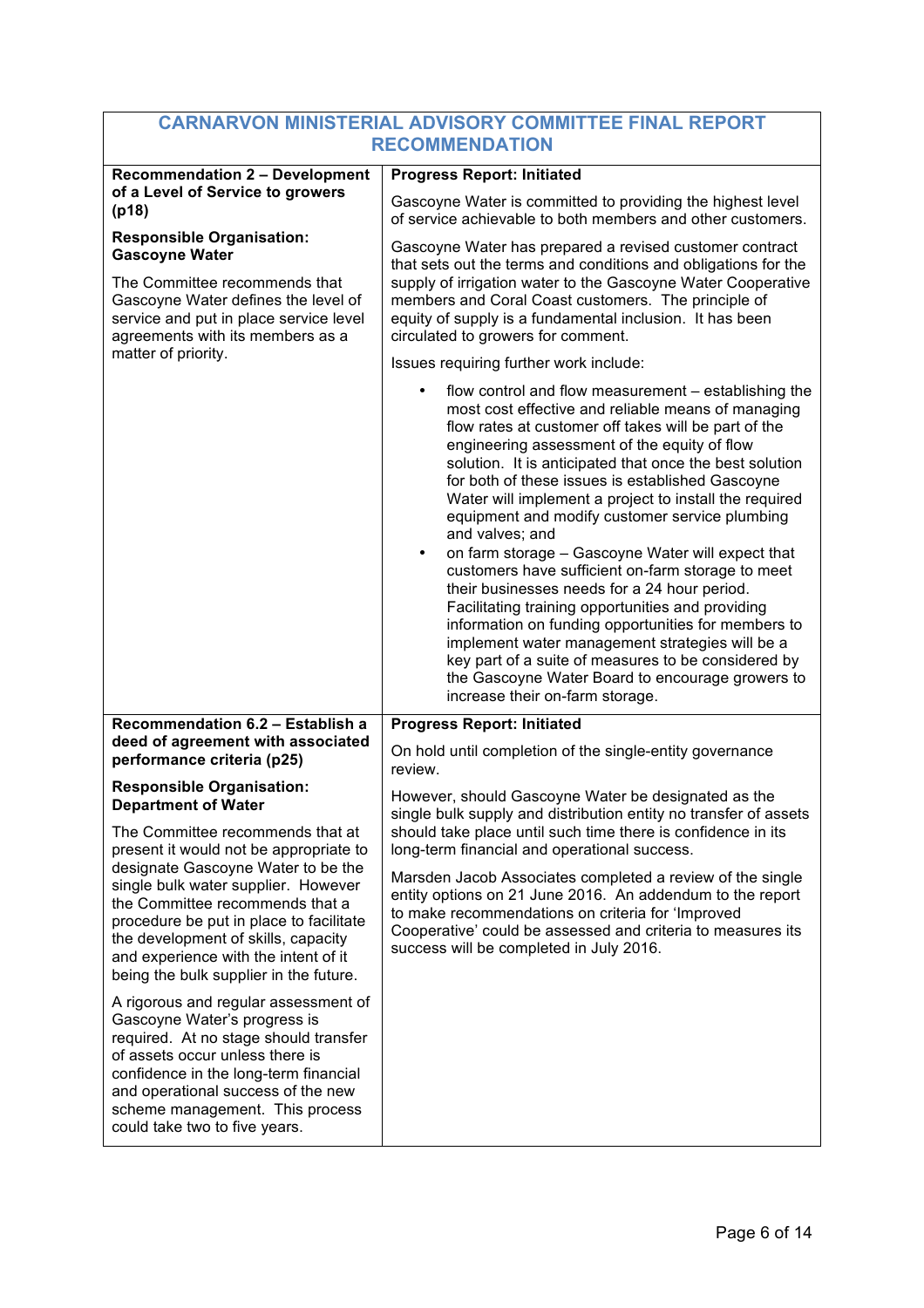| <b>Recommendation 10 - Financial</b>                                                                                                                                                          | <b>Progress Report: On Hold</b>                                                                                                                                                                                                                                                                                                                                                                                                   |
|-----------------------------------------------------------------------------------------------------------------------------------------------------------------------------------------------|-----------------------------------------------------------------------------------------------------------------------------------------------------------------------------------------------------------------------------------------------------------------------------------------------------------------------------------------------------------------------------------------------------------------------------------|
| viability of the Cooperatives -                                                                                                                                                               | The Government response to this recommendation was that                                                                                                                                                                                                                                                                                                                                                                           |
| <b>Gascoyne Water(p31)</b>                                                                                                                                                                    | the current charges levied by Gascoyne Water do not reflect                                                                                                                                                                                                                                                                                                                                                                       |
| <b>Responsible Organisation:</b>                                                                                                                                                              | the actual cost of water. Any proposal for further financial                                                                                                                                                                                                                                                                                                                                                                      |
| <b>Gascoyne Water</b>                                                                                                                                                                         | assistance from the Government will only be considered after                                                                                                                                                                                                                                                                                                                                                                      |
| It is recommended that Gascoyne                                                                                                                                                               | finalisation of the single entity governance review and                                                                                                                                                                                                                                                                                                                                                                           |
| Water implement price structures                                                                                                                                                              | community consultation during development of the Gascoyne                                                                                                                                                                                                                                                                                                                                                                         |
| (increases) that reflect actual take up                                                                                                                                                       | Master Plan.                                                                                                                                                                                                                                                                                                                                                                                                                      |
| of Gascoyne Food Bowl Initiative                                                                                                                                                              | Implementation of the Gascoyne Food Bowl Initiative                                                                                                                                                                                                                                                                                                                                                                               |
| water to:                                                                                                                                                                                     | expansion, over the next few years, should bring economies                                                                                                                                                                                                                                                                                                                                                                        |
| recover all costs associated                                                                                                                                                                  | of scale and help minimise water price increases.                                                                                                                                                                                                                                                                                                                                                                                 |
| with the diligent operations<br>and maintenance of the<br>scheme; and<br>collect sufficient monies to<br>cover the cost of all future<br>asset renewals of all assets<br>over the asset life. | Currently Gascoyne Water considers it produces and<br>distributes its own water profitably after consideration of<br>capital expenditure, operating expenses,<br>administration/overheads and depreciation/replacement<br>provision and any increases in water prices to growers<br>should not be more than CPI increases. Any review of<br>pricing schedules is awaiting the outcomes of the review of<br>single entity options. |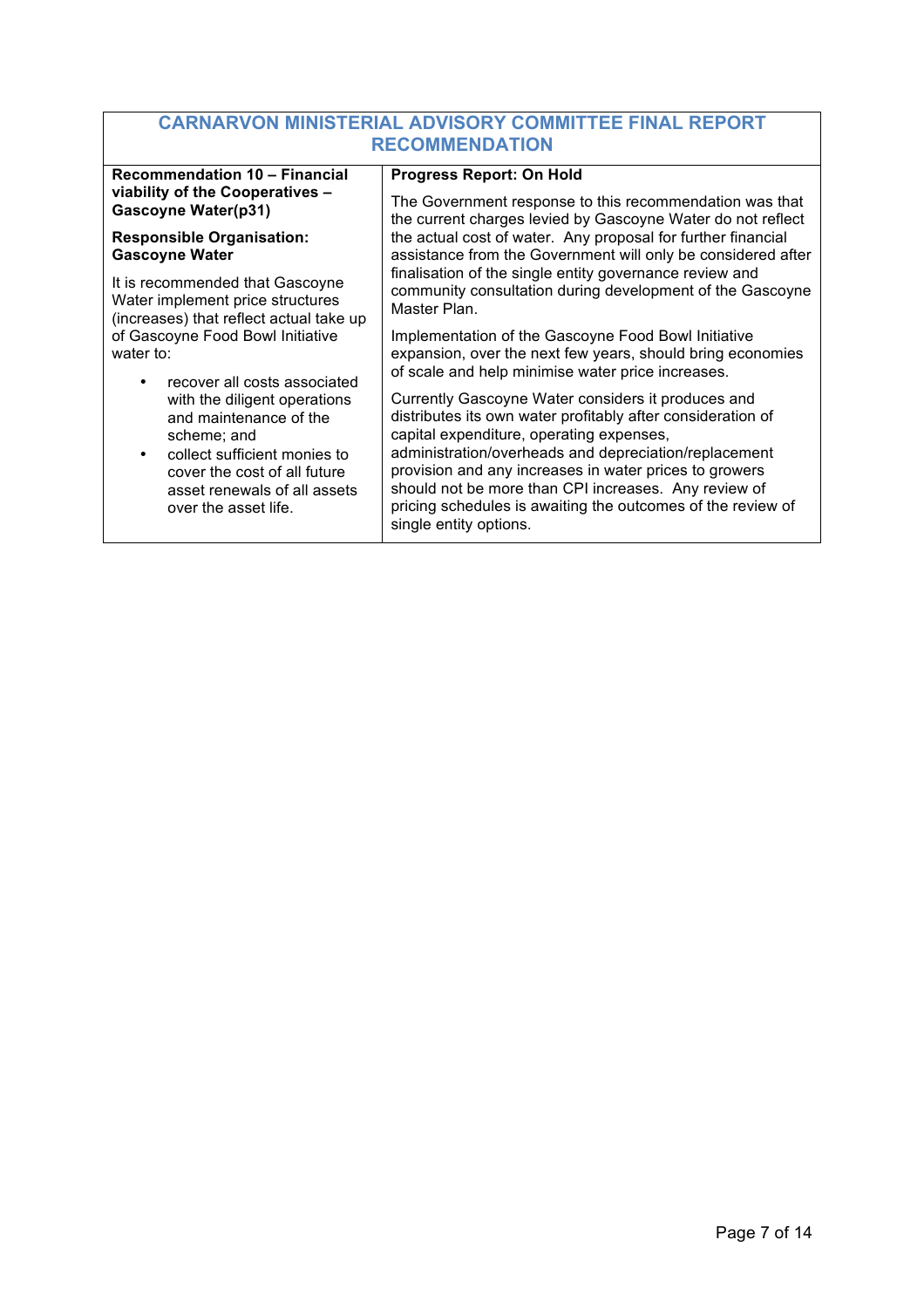#### **THEME 3: Commitment to the expansion of the Carnarvon horticultural industry**

*The Government is committed to a productive and sustainable irrigation industry in Carnarvon into the future. The Government is committed to the original intent of the Gascoyne Food Bowl Initiative to expand the horticultural industry through releasing an additional 400 hectares of new horticultural land linked to providing up to four gigalitres per year of additional water.* 

| Recommendation 7 - Ownership of                                                                                                                                            | <b>Progress Report: On Hold</b>                                                                                                                                                                                                                 |
|----------------------------------------------------------------------------------------------------------------------------------------------------------------------------|-------------------------------------------------------------------------------------------------------------------------------------------------------------------------------------------------------------------------------------------------|
| <b>Gascoyne Food Bowl Initiative</b><br>borefield assets (p27)                                                                                                             | The Department of Agriculture and Food will remain<br>custodian of Gascoyne Food Bowl Initiative assets -                                                                                                                                       |
| <b>Responsible Organisation:</b><br><b>Department of Water and</b><br><b>Department of Agriculture and</b>                                                                 | production bores, approximately 24.5 kilometres of powerline<br>and mains pipeline – until the new single entity is determined<br>and arrangements are finalised to hand-over those assets.                                                     |
| Food<br>The Department of Agriculture and<br>Food will not be the long-term owner<br>or operator of the Gascoyne Food<br>Bowl Initiative borefield and pipeline<br>assets. | Two situations that could require temporary access to water<br>from these assets are infrastructure supply problems during<br>the late 2016 peak demand period and declaration of low<br>aquifer storage conditions in late 2016 or early 2017. |
|                                                                                                                                                                            | Unless either of these triggers occur access to the four<br>gigalitres is not required until new land is released as part of<br>the Gascoyne Food Bowl Initiative.                                                                              |
| <b>Recommendation 8 - Gascoyne</b>                                                                                                                                         | <b>Progress Report: Progressing</b>                                                                                                                                                                                                             |
| <b>Food Bowl Initiative infrastructure</b>                                                                                                                                 | Gascoyne Water has now fully repaired and upgraded the                                                                                                                                                                                          |
| timetable (p27)                                                                                                                                                            | existing pipeline and it has been buried throughout its length,                                                                                                                                                                                 |
| <b>Responsible Organisation:</b><br><b>Department of Agriculture and</b><br>Food<br>The Department of Agriculture and                                                      | up to 10.2 kilometres. This supply pipeline was inspected by<br>engineers prior to installation and is now part of the<br>permanent infrastructure of the northern borefield and is part<br>of the overall integrated system design. Completed  |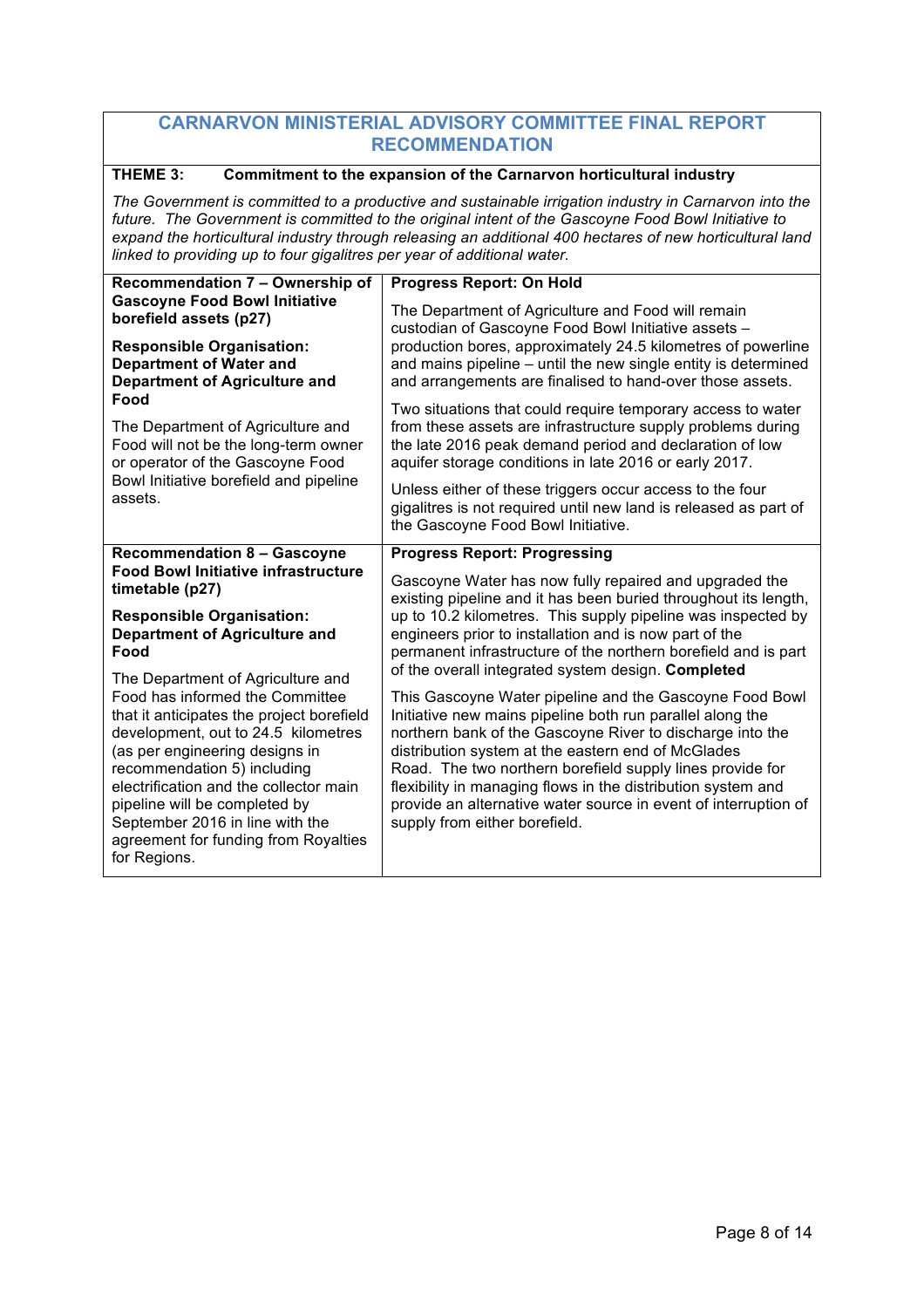| <b>Recommendation 4 - Development</b>                                                                                                                                         | <b>Progress Report: Progressing</b>                                                                                                                                                                                                                                                                                                                                                                                              |
|-------------------------------------------------------------------------------------------------------------------------------------------------------------------------------|----------------------------------------------------------------------------------------------------------------------------------------------------------------------------------------------------------------------------------------------------------------------------------------------------------------------------------------------------------------------------------------------------------------------------------|
| of Gascoyne Food Bowl Initiative<br>borefield infrastructure (p20)                                                                                                            | Progress of the Gascoyne Food Bowl Initiative project is on<br>track to meet the September 2016 completion date. All                                                                                                                                                                                                                                                                                                             |
| <b>Responsible Organisation:</b><br><b>Department of Agriculture and</b><br>Food                                                                                              | pipeline hardware components have been purchased and<br>works commenced in June 2016 for installation of the first<br>24.5 kilometres of main pipeline and feeder pipes to priority                                                                                                                                                                                                                                              |
| The Committee recommends a<br>staged approach to the development<br>of the Gascoyne Food Bowl Initiative<br>borefield and related assets.<br>Completion of the infrastructure | production bores. Installation of the powerline has<br>commenced and is also on-track. Both the pipeline and<br>powerline will be constructed to approximately the 24.5<br>kilometre mark, including spur lines to individual production<br>bores.                                                                                                                                                                               |
| should be designed to be fully<br>integratable to the design system (by<br>September 2016).                                                                                   | Gascoyne Food Bowl Initiative funding does not cover<br>provision and installation of bore pumps and Supervisory<br>Control and Data Acquisition systems. This task was<br>originally to be funded by Gascoyne Water. However<br>Gascoyne Food Bowl Initiative funds have been found to<br>equip and connected up to five production bores, to provide<br>extra water if peak demand or low aquifer storage conditions<br>occur. |
|                                                                                                                                                                               | GHD completed a report in June 2016 for the Department of<br>Water that estimated a cost of \$6 million for final connection<br>of all the new Gascoyne Food Bowl Initiative production<br>bores into the integrated system.                                                                                                                                                                                                     |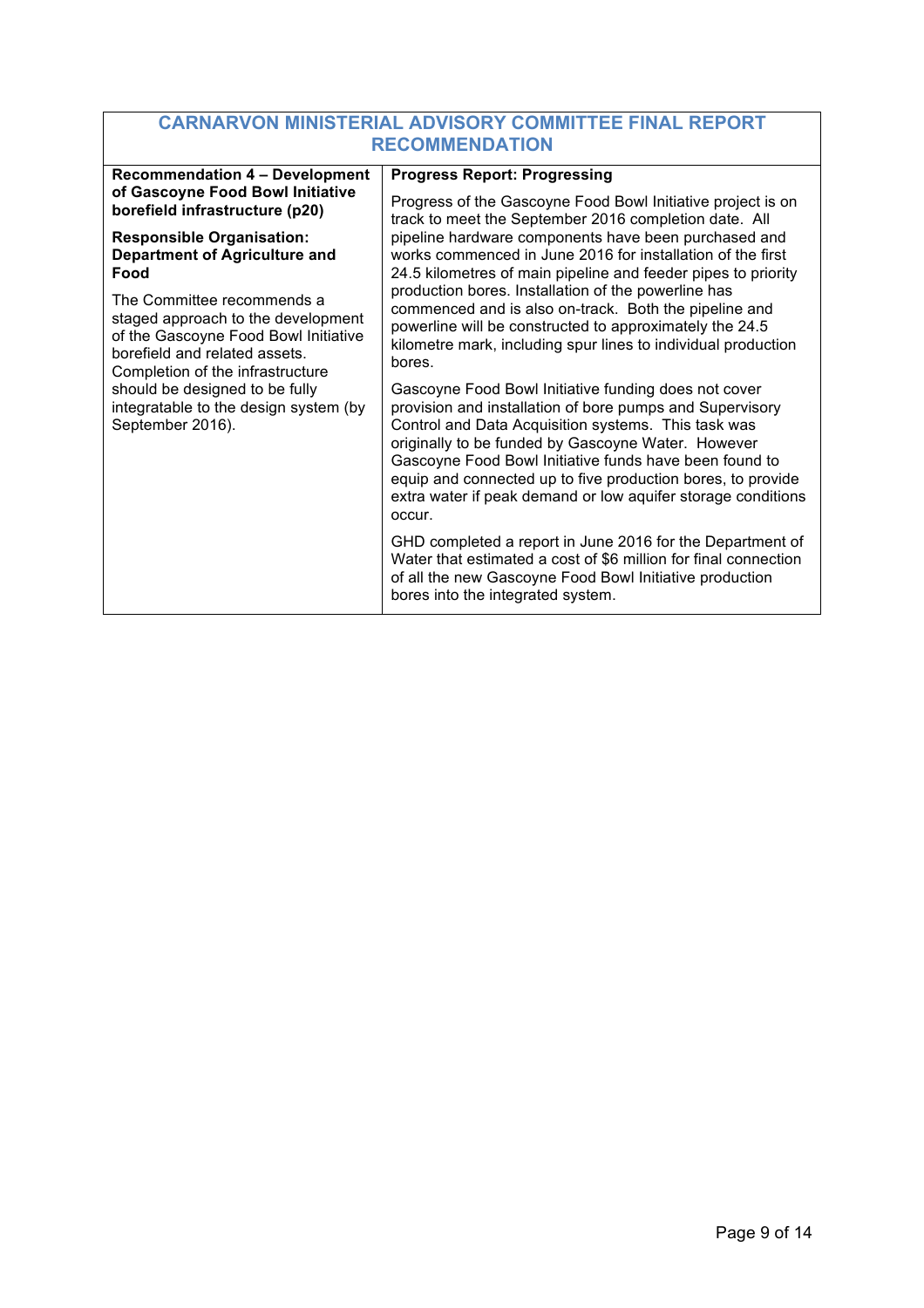| <b>Recommendation 9 - Temporary</b>                                                                                                                                                                                                                                                                                                                       | <b>Progress Report: Initiated</b>                                                                                                                                                                                                                                                                                                                                                                                                                                                                |
|-----------------------------------------------------------------------------------------------------------------------------------------------------------------------------------------------------------------------------------------------------------------------------------------------------------------------------------------------------------|--------------------------------------------------------------------------------------------------------------------------------------------------------------------------------------------------------------------------------------------------------------------------------------------------------------------------------------------------------------------------------------------------------------------------------------------------------------------------------------------------|
| use of Gascoyne Food Bowl<br>Initiative water (p28)                                                                                                                                                                                                                                                                                                       | The Department of Agriculture and Food has applied for a<br>groundwater abstraction licence of 4.0 gigalitres per year.                                                                                                                                                                                                                                                                                                                                                                          |
| <b>Responsible Organisation:</b><br><b>Department of Agriculture and</b><br><b>Food and Department of Water</b>                                                                                                                                                                                                                                           | The Department of Water has increased the allocation limit<br>for subarea B-L by 0.7 gigalitres to allow for the full<br>4.0 gigalitres per year licence. Complete. The Department<br>of Water has requested more information for the<br>hydrogeological report that supports the licence application.<br>The licence will be issued to the new single-entity water<br>service provider, when established.                                                                                       |
| The Committee supports the Minister<br>for Agriculture and Food and<br>Department of Agriculture and Food<br>announcement that any water that<br>can be obtained from the Gascoyne<br>Food Bowl Initiative will be available<br>through Gascoyne Water to current<br>growers on a temporary basis while<br>land release processes are being<br>completed. |                                                                                                                                                                                                                                                                                                                                                                                                                                                                                                  |
|                                                                                                                                                                                                                                                                                                                                                           | The Departments of Water, Agriculture and Food, Lands and<br>Gascoyne Water are developing policies due to be<br>completed prior to the 2016 peak demand period that will<br>define:                                                                                                                                                                                                                                                                                                             |
|                                                                                                                                                                                                                                                                                                                                                           | triggers and procedures for the temporary use of<br>Gascoyne Food Bowl Initiative water by existing<br>irrigators when required;<br>how Gascoyne Food Bowl Initiative water will be<br>$\bullet$<br>allocated for the proposed new Gascoyne Food Bowl<br>Initiative land release; and<br>procedures for the share allocation of Gascoyne<br>Food Bowl Initiative water for proposed new<br>Gascoyne Food Bowl Initiative land releases.                                                          |
|                                                                                                                                                                                                                                                                                                                                                           | Gascoyne Water and the Department of Agriculture and<br>Food plan to equip and connect up to five new production<br>bores by September 2016, in time to be available for the<br>peak demand period of October to December 2016.                                                                                                                                                                                                                                                                  |
|                                                                                                                                                                                                                                                                                                                                                           | Triggers for access to Gascoyne Food Bowl Initiative water<br>are infrastructure supply problems during the late 2016 peak<br>demand period and low aquifer storage conditions in late<br>2016 or early 2017. Administrative access to the water will<br>be provided by amendments to Gascoyne Water's operating<br>strategy. Unless either of these triggers occur access to the<br>four gigalitres is not required until new land is released as<br>part of the Gascoyne Food Bowl Initiative. |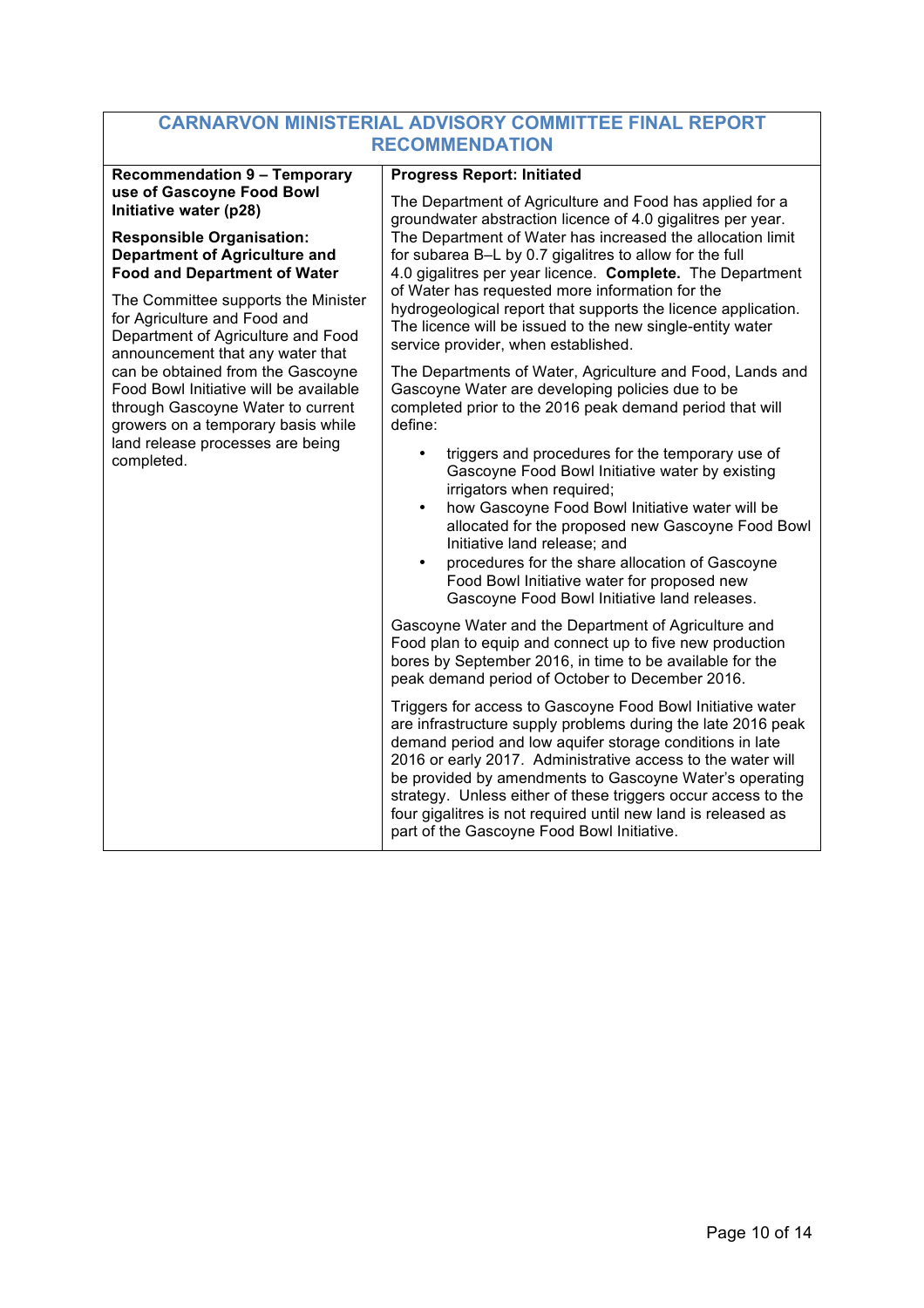#### **THEME 4: Improved water resource planning and management**

*The greater availability of water in the Carnarvon horticultural district needs to be supported by better management of and planning for the water resource. It is Government's role to ensure this is done in the best way.*

| <b>Recommendation 12.1 - Improved</b>                                                                                                                                                                                                                                                                                                                                                                                                                                                            | <b>Progress Report: In progress</b>                                                                                                                                                                                                                                                                                                   |
|--------------------------------------------------------------------------------------------------------------------------------------------------------------------------------------------------------------------------------------------------------------------------------------------------------------------------------------------------------------------------------------------------------------------------------------------------------------------------------------------------|---------------------------------------------------------------------------------------------------------------------------------------------------------------------------------------------------------------------------------------------------------------------------------------------------------------------------------------|
| <b>Aquifer Modelling Tools (p35)</b><br><b>Responsible Organisation:</b><br><b>Department of Water</b>                                                                                                                                                                                                                                                                                                                                                                                           | GASFAMS was updated to version 1.4 in June 2016 using<br>improved model conceptualisation from recent Aerial<br>Electromagnetic and borehole data. This has improved the                                                                                                                                                              |
| The Committee recommends an<br>accelerated upgrade of the<br>groundwater flow model GASFAMS<br>v1.2, with the first stage completed by<br>December 2015. This update<br>(GASFAMS v1.3) will incorporate the<br>initial results (bore logs, aquifer test<br>data and water quality data) from the<br>Gascoyne Food Bowl Initiative<br>northern borefield drilling project. It<br>will be coupled with recent data from<br>the extended no-flow period and the<br>subsequent river recharge event. | understanding of the performance of local aquifers in<br>Subarea A and the recent extraction from northern side of<br>Subareas B–L, and allowed the water allocation limit for B–L<br>to be increased by 0.7 gigalitres, to accommodate the<br>4 gigalitres per year licence for the Gascoyne Food Bowl<br>Initiative. Completed      |
|                                                                                                                                                                                                                                                                                                                                                                                                                                                                                                  | However there were a number of issues concerning the<br>model calibration, uncertainty in the model and the<br>hydrogeological report supplied by the Department of<br>Agriculture and Food.                                                                                                                                          |
|                                                                                                                                                                                                                                                                                                                                                                                                                                                                                                  | To address this, the Department of Water has commissioned<br>an external review of the model to inform future modelling<br>updates and large licensing/allocation decisions made in the<br>Lower Gascoyne allocation plan area. This review will inform<br>the decisions around how future model development should<br>be progressed. |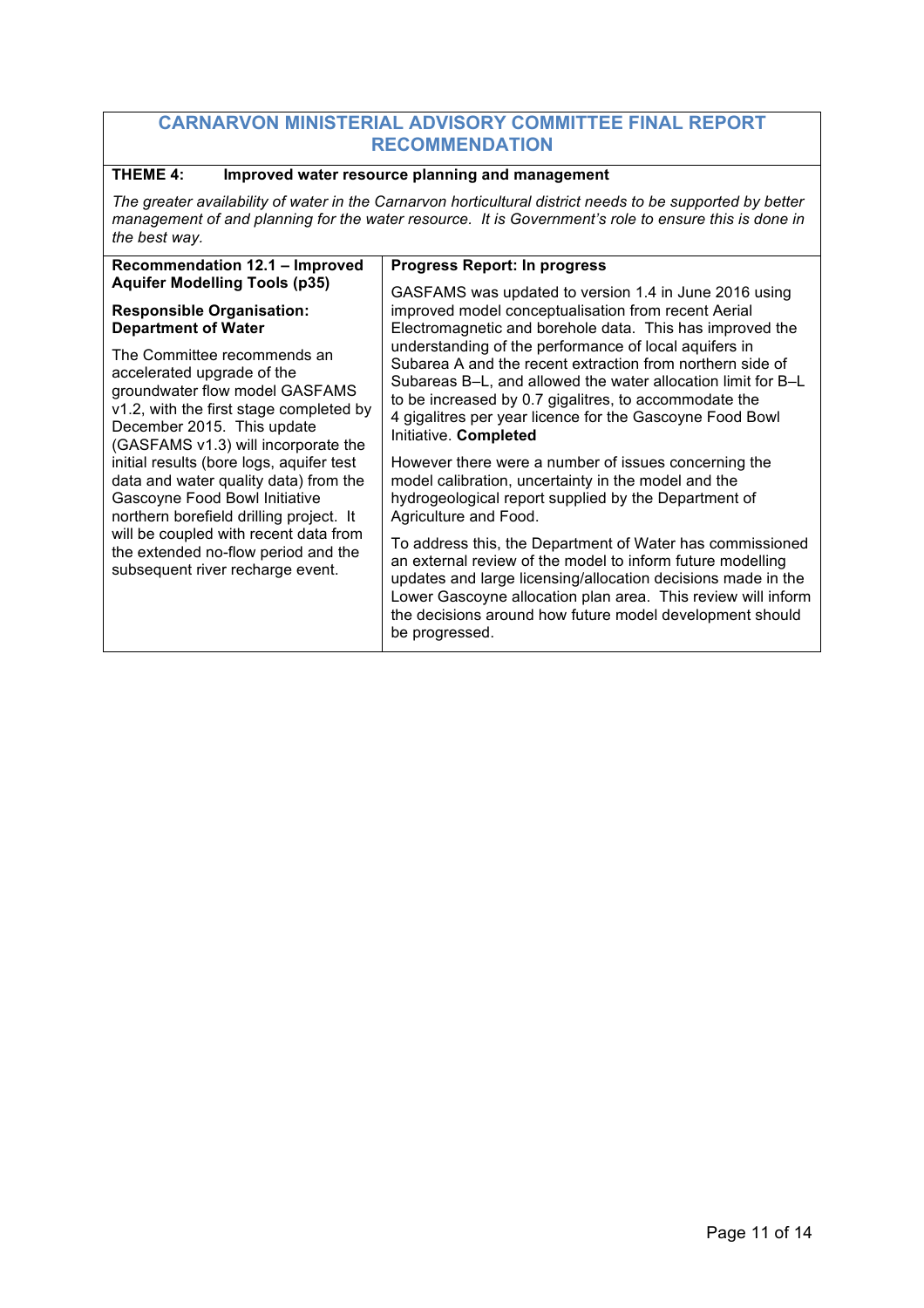| <b>CARNARVON MINISTERIAL ADVISORY COMMITTEE FINAL REPORT</b>                                                                                                                                                                                                                                             |                                                                                                                                                                                                                                                                                               |  |
|----------------------------------------------------------------------------------------------------------------------------------------------------------------------------------------------------------------------------------------------------------------------------------------------------------|-----------------------------------------------------------------------------------------------------------------------------------------------------------------------------------------------------------------------------------------------------------------------------------------------|--|
| <b>RECOMMENDATION</b>                                                                                                                                                                                                                                                                                    |                                                                                                                                                                                                                                                                                               |  |
| <b>Recommendation 12.2 - Improved</b>                                                                                                                                                                                                                                                                    | Progress Report: Yet to start.                                                                                                                                                                                                                                                                |  |
| <b>Aquifer Modelling Tools (p36)</b><br><b>Responsible Organisation:</b><br><b>Department of Water</b><br>A GASFAMS Lite version is<br>developed for local usage that will<br>enable the Department of Water to<br>use the model for local decision<br>making and quarterly aquifer status<br>reporting. | Gascoyne Floodplain Aquifer Modelling System Lite will be a<br>version of the existing GASFAMS model with a fixed set of<br>parameters. This will allow the model to be run by the<br>Department's regional staff in a timely and cost effective<br>manner.                                   |  |
|                                                                                                                                                                                                                                                                                                          | Work on the Lite model was scheduled for commencement in<br>March 2016. However, due to delays in the finalisation of the<br>main GASFAMS model update for the Gascoyne Food Bowl<br>Initiative project, work on the Lite version will now commence<br>in August 2016.                        |  |
|                                                                                                                                                                                                                                                                                                          | The quarterly Aquifer Status Reports will continue to be<br>delivered as normal, using the current Department of Water<br>spreadsheet model (Carnarvon Irrigation District Aquifer<br>Condition) until the GASFAMS and Lite versions becomes<br>available for in-house use by regional staff. |  |
| <b>Recommendation 13 - Improved</b>                                                                                                                                                                                                                                                                      | <b>Progress Report: Completed and Scheduled Annually</b>                                                                                                                                                                                                                                      |  |
| <b>Seasonal Predictions (p36)</b><br><b>Responsible Organisation:</b><br><b>Department of Water</b>                                                                                                                                                                                                      | The 2015 to 2020 seasonal outlook was prepared by the<br>Department of Water delivered in November 2015 to growers<br>at the Gascoyne Water's Annual General Meeting. It was<br>well received by the growers and irrigation suppliers.                                                        |  |
| To alleviate uncertainty about water<br>supply security it is recommended<br>that medium term (three to five year)<br>outlooks are generated annually to<br>inform growers and water service<br>providers on current, short term and<br>medium term water availability.                                  | Complete                                                                                                                                                                                                                                                                                      |  |
|                                                                                                                                                                                                                                                                                                          | The 2016 to 2021 seasonal outlook will be updated in<br>October 2016 and will be delivered at Gascoyne Water's<br>Annual General Meeting in November 2016.                                                                                                                                    |  |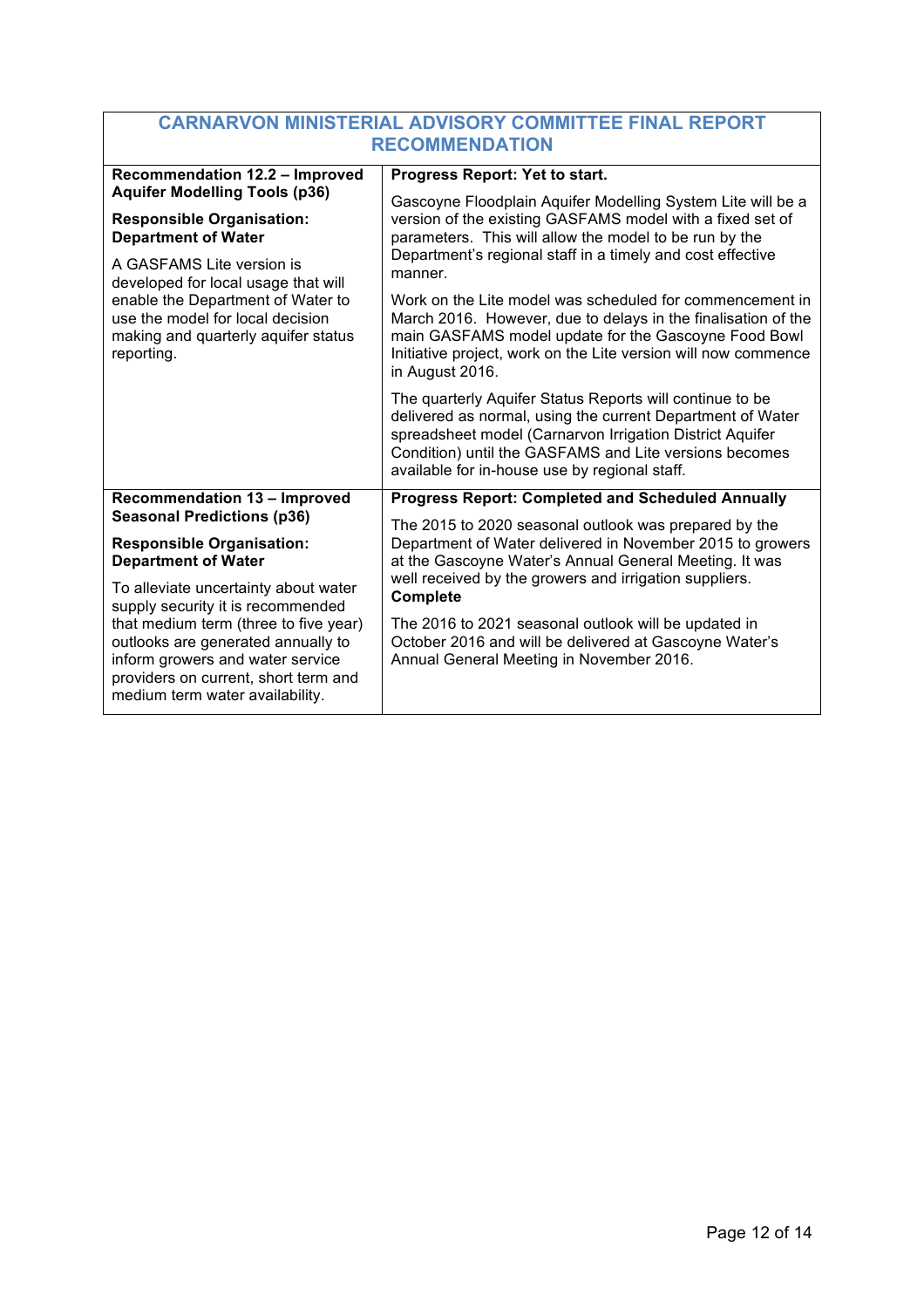| <b>CARNARVON MINISTERIAL ADVISORY COMMITTEE FINAL REPORT</b> |  |  |
|--------------------------------------------------------------|--|--|
| <b>RECOMMENDATION</b>                                        |  |  |

| Recommendation 14 - Increase                                                                                                                                                                                                                                             | <b>Progress Report: In progress</b>                                                                                                                                                                                                                                                                                                       |
|--------------------------------------------------------------------------------------------------------------------------------------------------------------------------------------------------------------------------------------------------------------------------|-------------------------------------------------------------------------------------------------------------------------------------------------------------------------------------------------------------------------------------------------------------------------------------------------------------------------------------------|
| <b>Water Trading (p37)</b><br><b>Responsible Organisation:</b><br><b>Gascoyne Water</b>                                                                                                                                                                                  | Gascoyne Water has in place water trading procedures<br>consistent with National Water Initiative principles. Details of<br>water trades are maintained and are kept up-to-date and<br>shown on Gascoyne Water's website.                                                                                                                 |
| The Committee recommends the<br>release of water through temporary or<br>permanent trading of C Class<br>Gascoyne Water shares be actively<br>supported and developed by:<br>improving grower security of                                                                | Gascoyne Water recognises the flexibility of operation that<br>can be achieved for growers that use "water share" trading to<br>either enhance their production or to sell unused water<br>shares to defray costs. Through communication the<br>Gascoyne Water will continue to encourage growers to trade<br>water shares.               |
| supply;<br>adoption of a pool based<br>$\bullet$<br>trading program,<br>administered by Gascoyne<br>Water, that is impartial and<br>considers the offset of fixed<br>costs; and<br>informing the grower<br>٠<br>community on the risks and<br>benefits of water trading. | There is little evidence that share trading is increasing to<br>date, indicating that further work is required. It is anticipated<br>that greater acceptance and use of water share trading will<br>occur as confidence is developed with the greater reliability<br>of water delivered by Gascoyne Water.                                |
|                                                                                                                                                                                                                                                                          | In April 2016 the Department of Water collated a document<br>reviewing water trading and share trading options to assist<br>Gascoyne Water in the drafting of new customer supply<br>agreements. This draft document is still in discussion with<br>growers before it can be implemented.                                                 |
| <b>Recommendation 15 - Short Term</b>                                                                                                                                                                                                                                    | <b>Progress Report: Completed and Scheduled Annually</b>                                                                                                                                                                                                                                                                                  |
| Response Plan (p38)<br><b>Responsible Organisation:</b><br><b>Department of Water</b>                                                                                                                                                                                    | The Peak Demand Response Plan 2015 was released to<br>growers and irrigation water providers in September 2015<br>prior to the 2015 peak water use period. Complete                                                                                                                                                                       |
| The Committee recommends that the<br>Department of Water, Gascoyne<br>Water and the Water Corporation<br>prepare a 'Peak Demand Response<br>Plan' by 31 August each year to<br>address peak demand responses for<br>the coming October to January<br>period.             | The Borefield Management Group is currently developing the<br>Peak Demand Response Plan for release in August 2016. At<br>this time it will be jointly communicated to stakeholders at a<br>number of grower meetings. This communication will be<br>done jointly by the Department of Water, Gascoyne Water<br>and the Water Corporation |
| <b>Recommendation 16 - Lower</b><br>Gascoyne water allocation plan<br>(p38)                                                                                                                                                                                              | <b>Progress Report: Planning Commenced</b>                                                                                                                                                                                                                                                                                                |
|                                                                                                                                                                                                                                                                          | The Department of Water has initiated the allocation plan<br>review and is currently developing:                                                                                                                                                                                                                                          |
| <b>Responsible Organisation:</b><br><b>Department of Water</b><br>The Committee supports the<br>Department of Water's revision of the<br>current Lower Gascoyne water<br>allocation plan 2011 as proposed in<br>2018.                                                    | list of products that are needed to support the<br>development of a revised plan;<br>list of modeling requirements and model scenarios;<br>$\bullet$<br>community engagement plan; and<br>٠<br>schedule for the project over the next two years.<br>The allocation plan is proposed to be released as a draft in<br>early 2018.           |